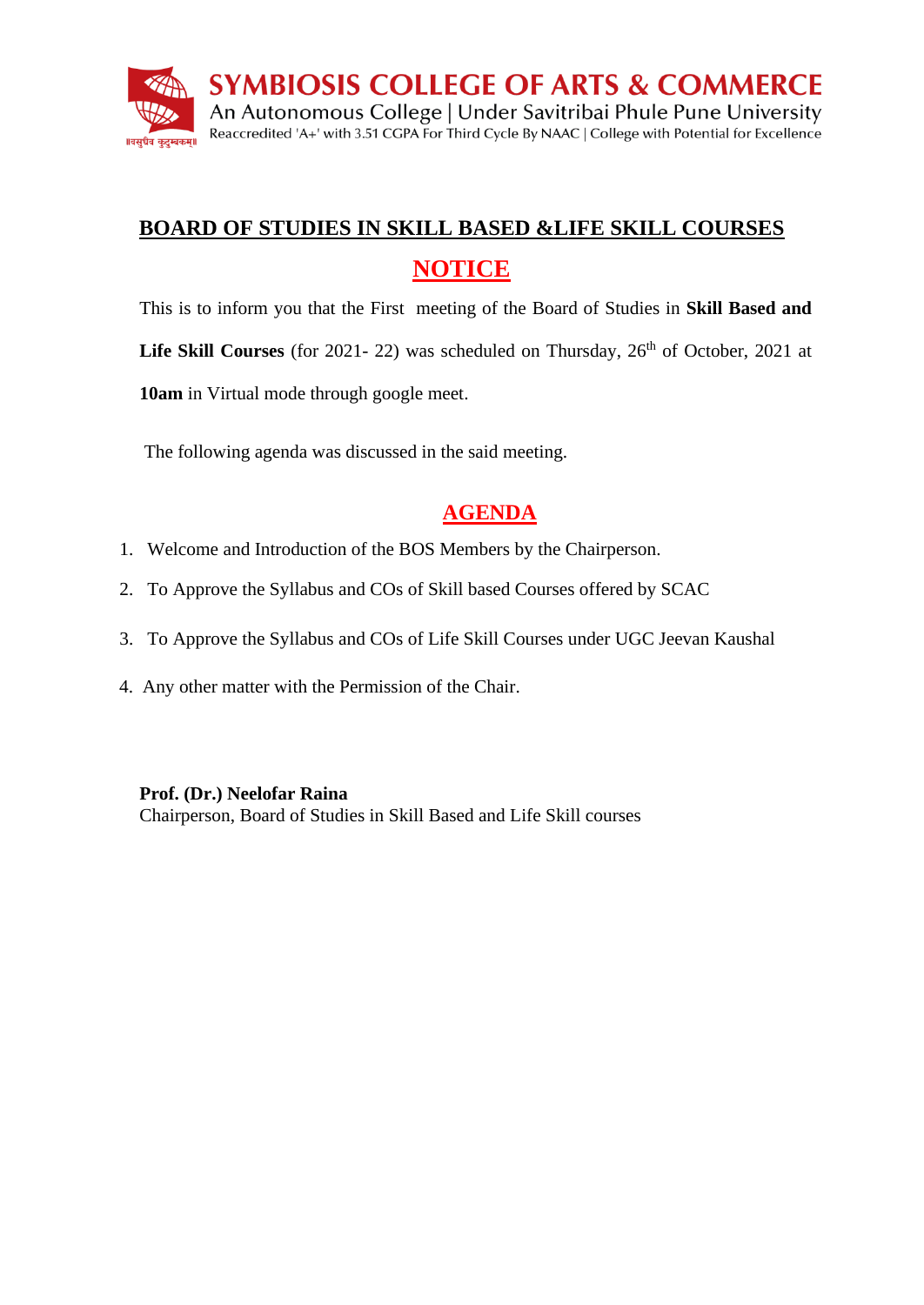

## **BOARD OF STUDIES IN SKILL BASED &LIFE SKILL COURSES**

## **MINUTES OF THE MEETING HELD ON 26/10/2021**

#### **The First meeting of the Board of Studies in Skill Based and Life Skill Courses, 2021-22**

#### **was held on Thursday, 26/10/2021 from 10am-11am**

| Sr. No.          | <b>Name</b>                | <b>Designation</b>                        |
|------------------|----------------------------|-------------------------------------------|
|                  |                            | Chairperson, BOS and the Head of Dept. of |
| 1.               | Prof. (Dr.) Neelofar Raina | <b>Banking and Finance</b>                |
| 2.               | Dr. Ravi Ahuja             | (Vice Chancellor's Nominee , SPPU)        |
| 3.               | Ms. Antara bhadury         | (Subject Expert)                          |
| $\overline{4}$ . | Ms. Jyoti Kappal           | (Subject Expert)                          |
| 6.               | Mr.Tejashwi Nihal          | (Alumni Representative)                   |
| 7.               | Dr. Anil Adagale           | <b>Associate Professor</b>                |
| 8.               | Dr.Zakira Sheikh           | <b>Assistant Professor</b>                |
| 9.               | Dr. Jini Jacob             | <b>Assistant Professor</b>                |
| 10.              | Dr. Shweta Kapoor          | <b>Assistant Professor</b>                |
| 11.              | Dr. Subarna Bhattacharya   | <b>Assistant Professor</b>                |
| 12.              | Mr. Aniruddha Sharma       | Director of physical Education and Sports |

The following members were present:

The following members expressed their inability to attend the meeting:

| Sr. No. | Name                 | Designation               |
|---------|----------------------|---------------------------|
|         | Mr. Shirish Dandekar | (Industry Representative) |

The following business was transacted.

## **Item No: 1– [ (SKILL / 21-22/ 1 /1]**

#### **Welcoming New Members**

Dr. Neelofar Raina, Chairperson Skill BOS welcomed the New BOS members and gave a brief about the Skill Centre.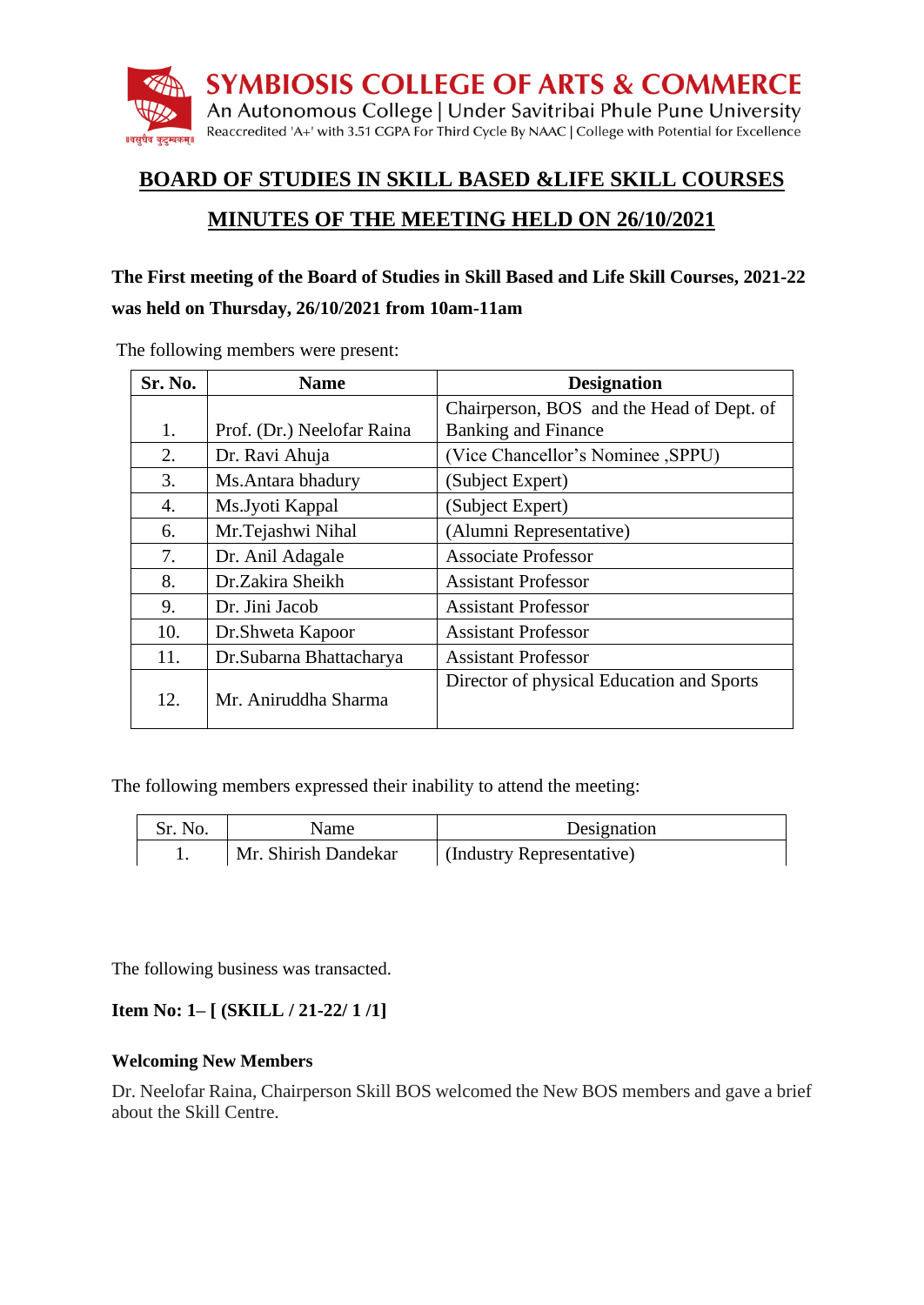## **Item No: 2–[ (SKILL / 21-22/ 1 /2]**

To Approve the Syllabus and COs of Skill based Courses offered by SCAC

#### **New Skill Based Courses**

- 1. Negotiation Skills
- 2. Effective Communication Skills
- 3. U spark Future Ready
- 4. Campus to Corporate
- 5. Professional Retail Banking
- 6. Smart Investor Program
- 7. Digital Marketing
- 8. Microsoft Excel

## **Item No: 3– [ (SKILL / 21-22/ 1 /3]**

To Approve the Syllabus and COs of Life Skill Courses under UGC Jeevan Kaushal.

## **Life Skill Courses**

- 1. Learning Communications Skills
- 2. Professional Skills
- 3. Leadership & Management skills
- 4. Universal human Values

## **Suggestions for Skill and Life Skill courses:**

1.Incorporation of internship as a part of curriculum

2. To conduct vocabulary building, formal corporate report writing and emotional intelligence development workshops.

3. To conduct workshops on different job opportunities Commerce students can have in IT industry